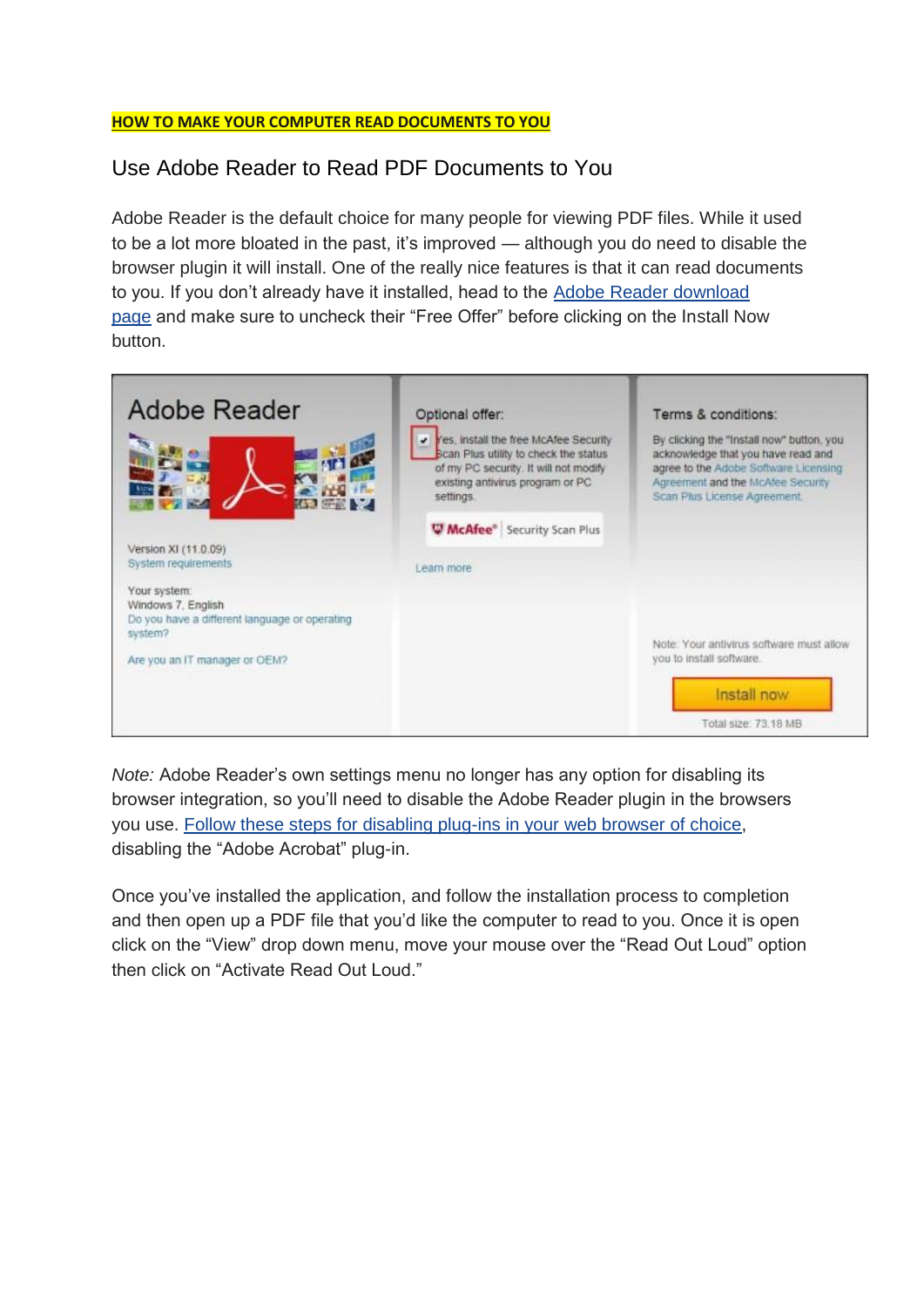

Alternatively, you can click "Ctrl," "Shift," and "Y" (Ctrl+Shift+Y) on your keyboard to activate the feature. Once the feature is activated, you can click on a single paragraph to make windows read it back to you.

In 1995 Microsoft released its first version of SAPI which supported only basic speech input and text to speech functions, however as the years went by and the software was improved, so did the functionality. SAPI, which is included in all versions of Windows, has functions related to speech to text, text to speech, voice commands, audio file creation, grammar objects and so much more.

Another option would be to navigate to the "View" menu, then "Read Out Loud" and select an option that fits your needs as shown in the Image below. You can make Adobe Reader read a "Single Page" or the "Entire Document." During the reading you can also "Pause" it or "Stop" it at any time.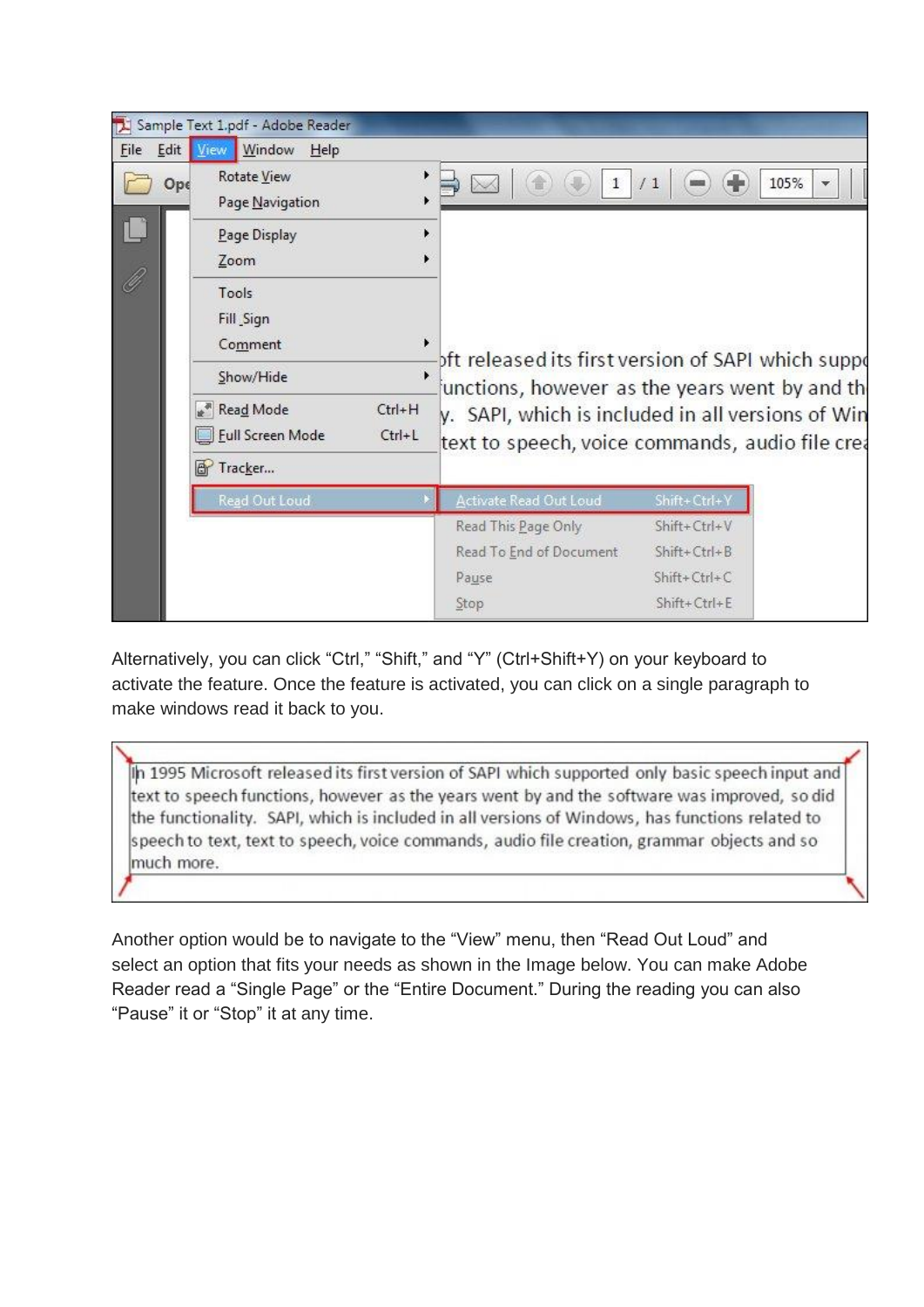

## Text to Speech with Microsoft Word

If you don't use Adobe Reader or PDF files and have .doc, .docx, or .txt files that you want your computer to read to you instead, it is possible using Microsoft Word instead.

Once you have opened the file in Microsoft Word, you are ready to make your computer read to you. Start by clicking on the small arrow located in the "Quick Access Toolbar" and finding the "More Commands…" option.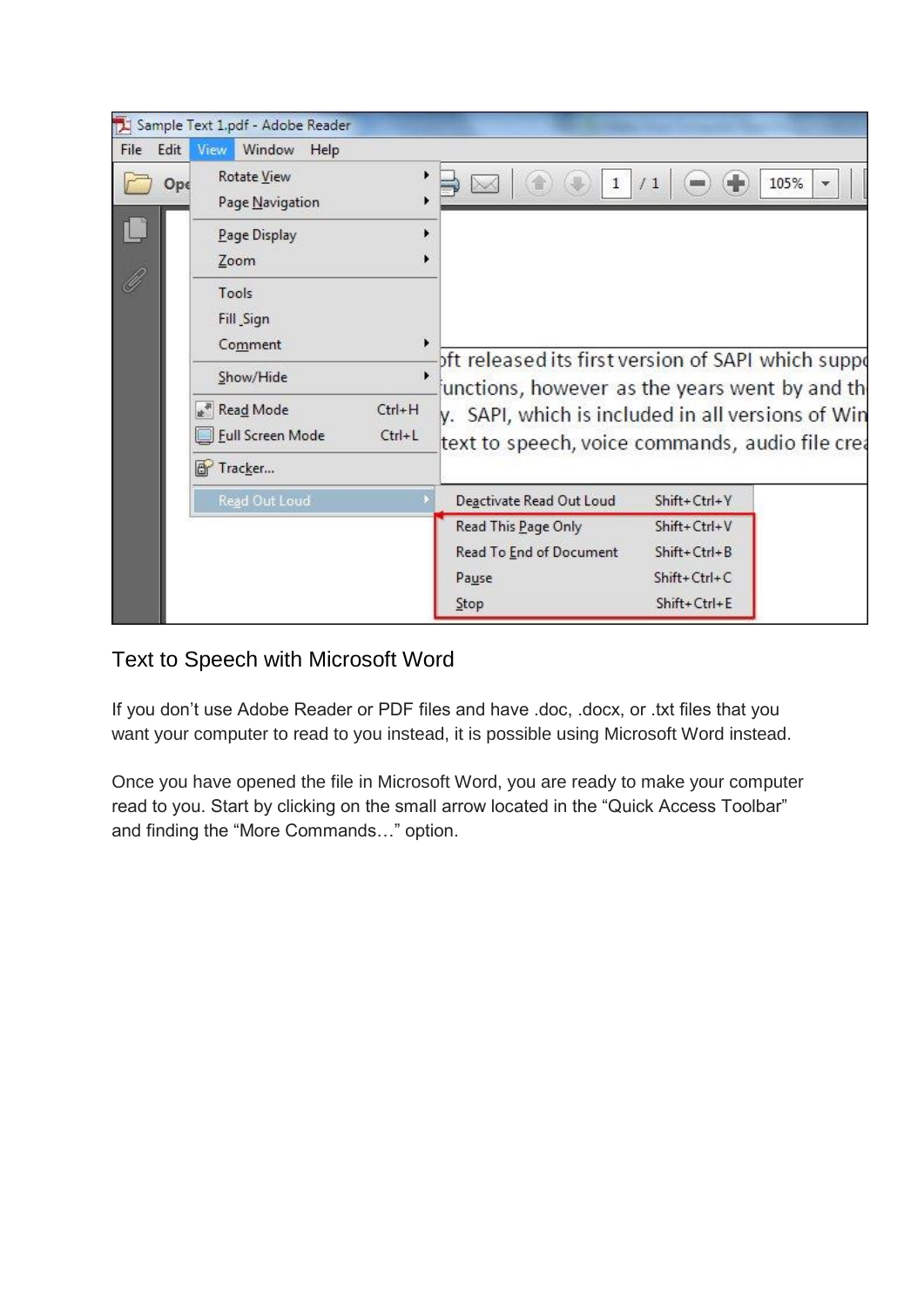

After you have opened the "Word Options" dialog box, click on the drop down menu that says "Popular Commands" and switch it to "All Commands."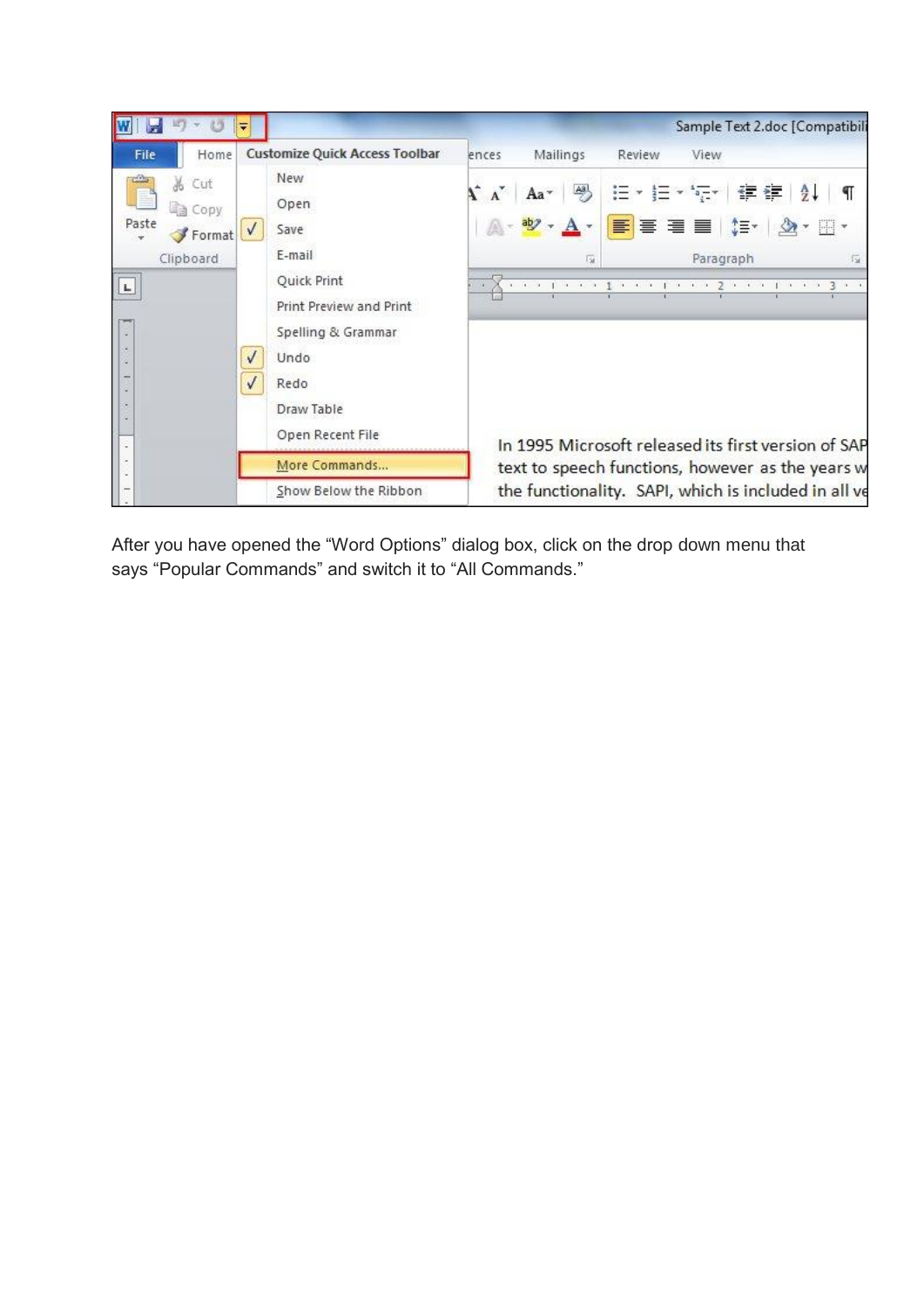| $\blacksquare$<br><b>Popular Commands</b>              |                          |   | For all documents (default) |               | ▼ |
|--------------------------------------------------------|--------------------------|---|-----------------------------|---------------|---|
| <b>Popular Commands</b>                                | ×                        |   |                             |               |   |
| Commands Not in the Ribbon                             |                          | W | Save                        |               |   |
| All Commands                                           |                          | n | Undo                        |               | r |
| Macros                                                 |                          |   | <b>U</b> Redo               |               |   |
|                                                        |                          |   |                             |               |   |
| File Tab                                               |                          |   |                             |               |   |
|                                                        |                          |   |                             |               |   |
| Home Tab                                               |                          |   |                             |               |   |
| <b>Insert Tab</b>                                      |                          |   |                             |               |   |
| Page Layout Tab                                        |                          |   |                             |               |   |
| References Tab                                         | Ξ                        |   |                             |               |   |
| Mailings Tab                                           |                          |   |                             |               |   |
| Review Tab                                             |                          |   |                             |               |   |
| View Tab                                               |                          |   |                             |               |   |
| Developer Tab                                          |                          |   |                             |               |   |
| Add-Ins Tab                                            |                          |   |                             |               |   |
| ---------                                              |                          |   |                             |               |   |
| SmartArt Tools   Design Tab                            |                          |   |                             |               |   |
| SmartArt Tools   Format Tab                            |                          |   |                             |               |   |
| Chart Tools   Design Tab                               |                          |   |                             |               |   |
| Chart Tools   Layout Tab                               |                          |   |                             |               |   |
| Chart Tools   Format Tab                               |                          |   |                             |               |   |
| Drawing Tools   Format Tab                             |                          |   |                             |               |   |
| Picture Tools   Format Tab                             |                          |   |                             |               |   |
| Table Tools   Design Tab                               |                          |   |                             |               |   |
| Table Tools   Layout Tab                               |                          |   | Modify                      |               |   |
| Header & Footer Tools   Design Tab                     |                          |   |                             |               |   |
| Equation Tools   Design Tab                            | $\overline{\phantom{m}}$ |   | Customizations:             | Ð<br>Reset v  |   |
| <b>3110W QUICK ACCESS TOOIDED DETOW LITE</b><br>Ribbon |                          |   |                             | Import/Export |   |

The next step is to scroll down till you find a command called "Speak" then click on it once to highlight it and press the "Add>>" button on the right.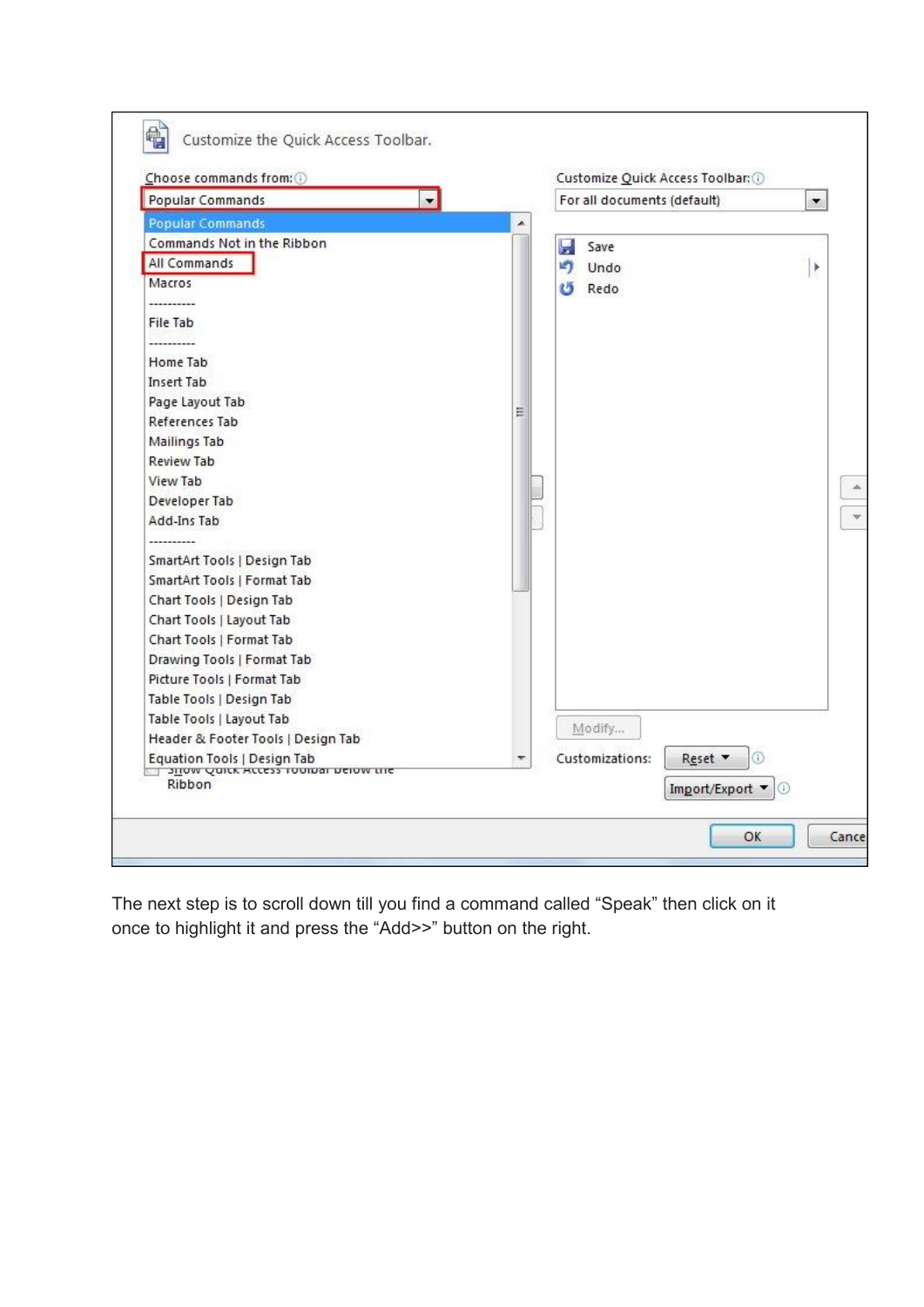

If you look at the "Quick Access Toolbar" you will notice that there is a small "message box" with a gray arrow.

|             | œ                           |                |                            |                                                      |                      |               | Sample Text 2.doc [Compatibili |                |
|-------------|-----------------------------|----------------|----------------------------|------------------------------------------------------|----------------------|---------------|--------------------------------|----------------|
| <b>File</b> | Home                        | Insert         | Page Layout                | References                                           | Mailings             | Review        | View                           |                |
| E           | & Cut                       |                | $\sim 12$<br>Calibri       | $\overline{\mathbf{v}}$<br>$A^{\dagger} A^{\dagger}$ | Aa <sup>v</sup>      | 粤 日 『三 『 『三 』 | 使错                             | $\frac{A}{Z}$  |
| Paste       | Ligh Copy<br>Format Painter | в              | $\mathbf{U}$<br><b>SWA</b> | abe $X_2$ $X^2$                                      | A· ツ · A ·   事 三 三 目 |               | $\mathbb{Z}$<br>াੈ≣≁           | $\mathbb{H}$ . |
|             | Clipboard                   | gines.<br>Fol. |                            | Font                                                 | point.<br>L'ai       |               | Paragraph                      | <b>SE</b>      |

The next step will be to highlight a few words or a paragraph of the document by clicking and holding your mouse button while dragging it over the words you want to hear. Alternatively, if you want to highlight the entire document, simply press "Control" and "A" at the same time (Ctrl+A).

In 1995 Microsoft released its first version of SAPI which supported only basic speech input and text to speech functions, however as the years went by and the software was improved, so did the functionality. SAPI, which is included in all versions of Windows, has functions related to speech to text, text to speech, voice commands, audio file creation, grammar objects and so much more.